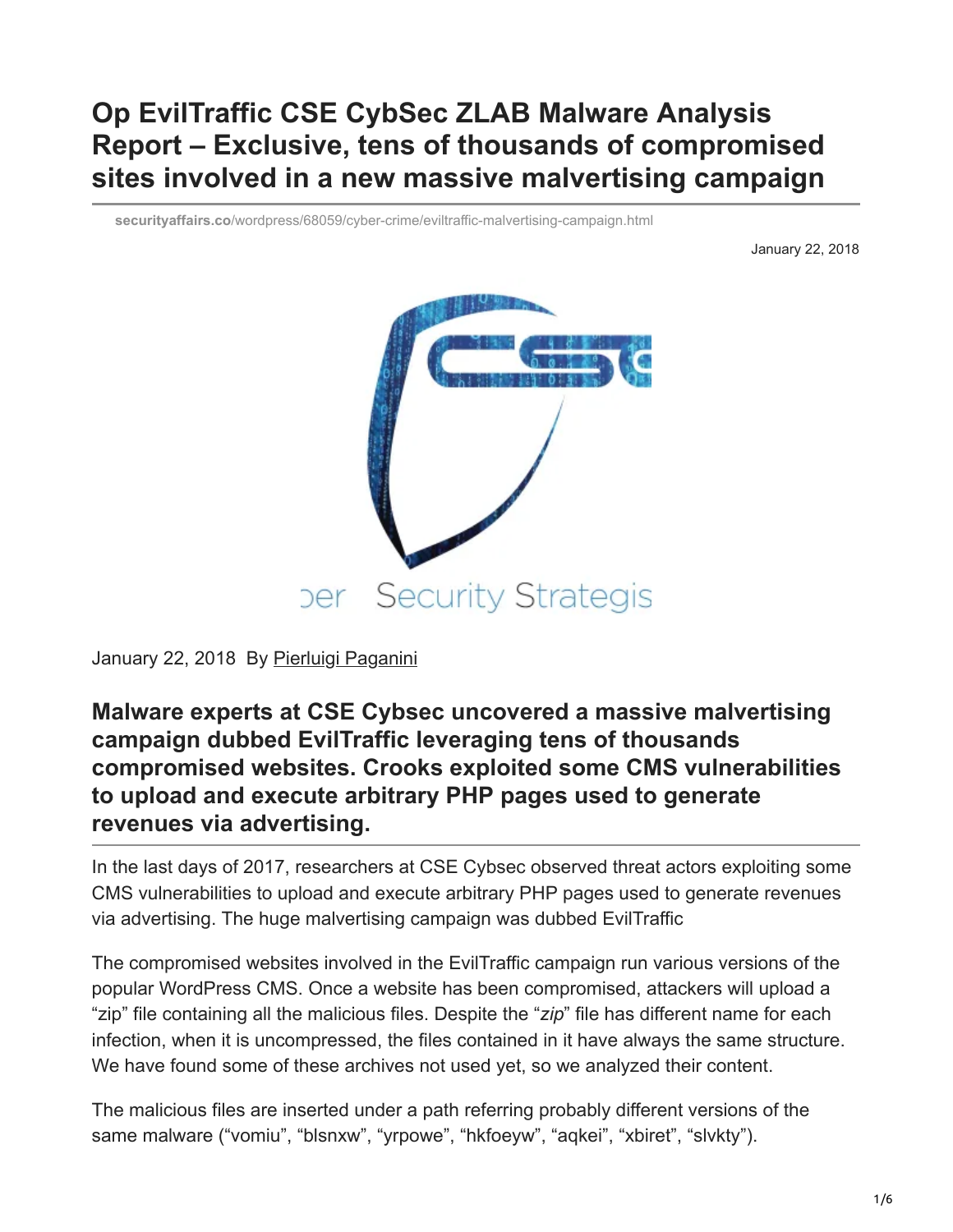Under this folder there are:

- a php file, called "lerbim.php";
- a php file, that has the same name of the parent dir; it has initially *".suspected"* extension and only in a second time, using "lerbim.php" file, it would be changed in *".php"* file;
- two directories, called "wtuds" and "sotpie", containing a series of files.

An example of this structure is shown in the following figure:



The main purpose of the "malware" used in the EvilTraffic campaign is to trigger a redirecting chain through at least two servers which generate advertising traffic.

The file "{malw\_name}.php" becomes the core of all this context: if it is contacted by the user through the web browser, it redirects the flow first to "caforyn.pw" and then to "hitcpm.com", which acts as a dispatcher to different sites registered to this revenue chain.

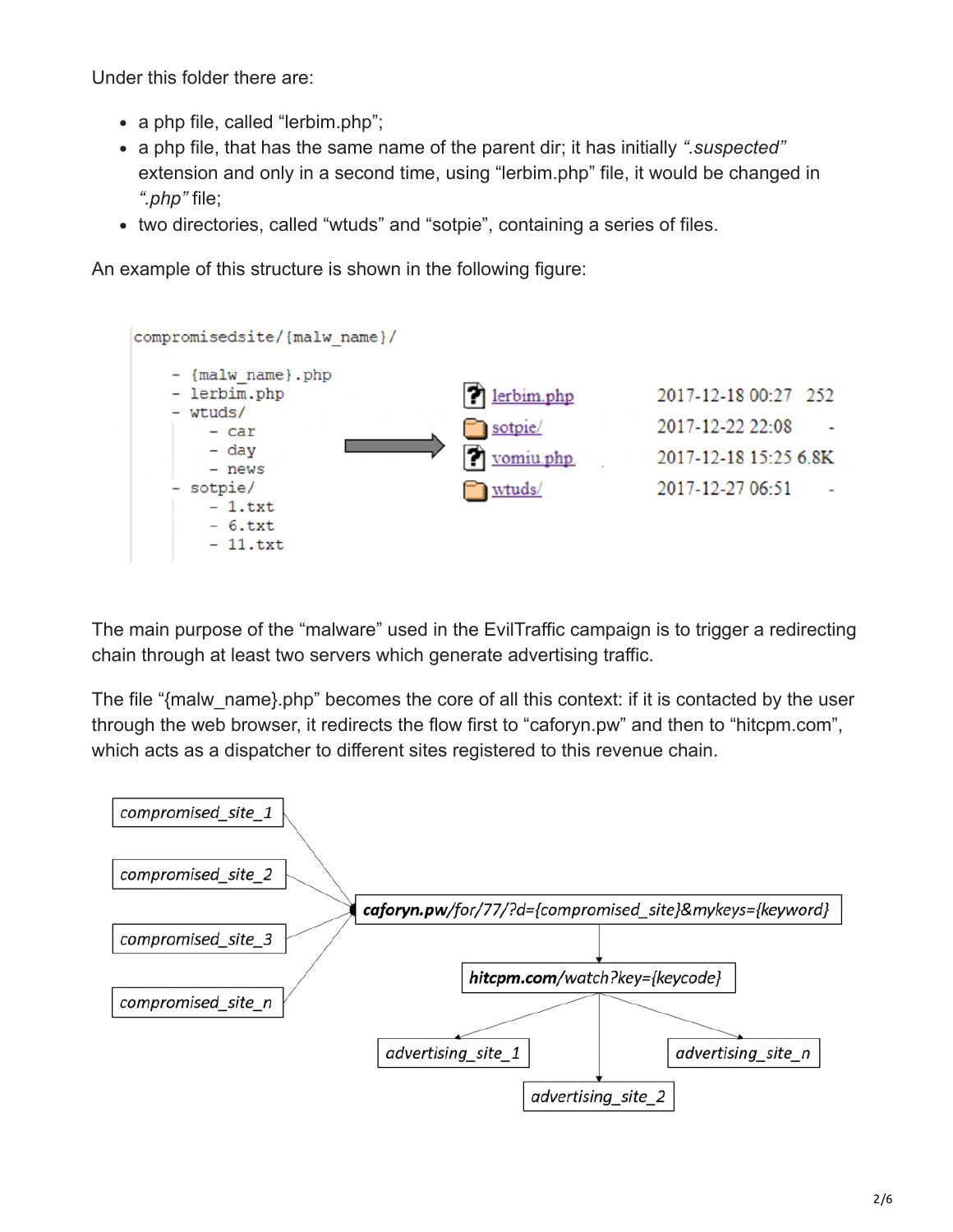These sites could be used by attackers to offer commercial services that aim to increase traffic for their customers, but this traffic is generated in an illegal way by compromising websites. The sites could host also fraudulent pages which pretend to download suspicious stuff (i.e. Toolbars, browser extensions or fake antivirus) or steal sensitive data (i.e. credit card information).

In order to increase the visibility of the web, the compromised sites must have a good pagerank on search engines. So, the malware performs SEO Poisoning by leveraging on wordlist containing the trending searched words

The population of the compromised site with the wordlists and their relative query results is triggered contacting the main PHP using a specific User-Agent on a path *"{malw\_name}/{malw\_name}.php?vm={keyword}"*.

Researchers from CSE CybSec ZLab discovered roughly 18.100 compromised websites.

While researchers were analyzing the EvilTraffic malvertising campaign, they realized that most of the compromised websites used in the first weeks of the attacks have been cleaned up in the last days. just in one week, the number of compromised websites dropped from around 35k to 18k.

According to Alexa Traffic Rank, hitcpm.com is ranked number 132 in the world and 0.2367% of global Internet users visit it. Below are reported some traffic statistics related to hitcpm.com provided by hypestat.com

| <b>Daily Unique Visitors</b>              | 1,183,500 |
|-------------------------------------------|-----------|
| <b>Monthly Unique Visitors</b> 35,505,000 |           |
| Pages per visit                           | 141       |
| <b>Daily Pageviews</b>                    | 1,668,735 |

The analysis of the traffic shows an exponential increase in the traffic during October 2017.

Experts discovered that crooks behind the Operation EvilTraffic used a malicious software to hijack traffic, it acts as brows a browser hijacker. The malware is distributed via various methods, such as:

- Attachment of junk mail
- Downloading freeware program via unreliable site
- Open torrent files and click on malicious links
- By playing online games
- By visiting compromised websites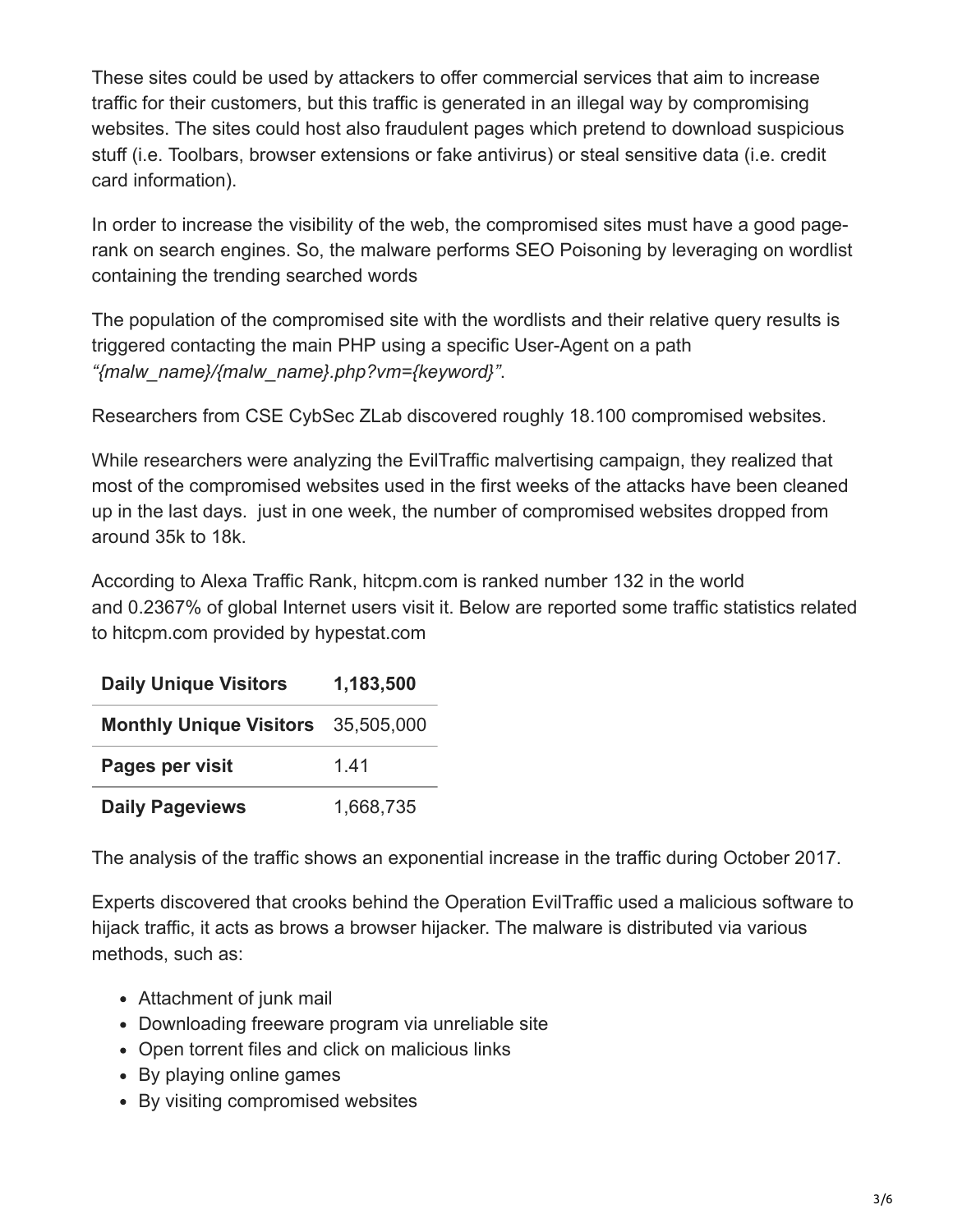The main purpose of the malware is to hijack web browsers changing browser settings such as DNS, settings, homepage etc. in order to redirect as more traffic as possible to the dispatcher site.

Further technical details about this campaign, including IoCs, are available in the report titled:

"*Tens of thousands of compromised* web sites *[involved in new massive malvertising](http://csecybsec.com/download/zlab/20180121_CSE_Massive_Malvertising_Report.pdf) campaign*"

**You can download the full ZLAB Malware Analysis Report at the following URL:**

**[http://csecybsec.com/download/zlab/20180121\\_CSE\\_Massive\\_Malvertising\\_Report.pdf](http://csecybsec.com/download/zlab/20180121_CSE_Massive_Malvertising_Report.pdf)**



**[Pierluigi Paganini](http://www.linkedin.com/pub/pierluigi-paganini/b/742/559)**

**([Security Affairs](http://securityaffairs.co/wordpress/) – malvertising campaign, EvilTraffic)**

[Black Seo](https://securityaffairs.co/wordpress/tag/black-seo)[EvilTraffic](https://securityaffairs.co/wordpress/tag/eviltraffic)[Hacking](https://securityaffairs.co/wordpress/tag/hacking)[malvertising campaign](https://securityaffairs.co/wordpress/tag/malvertising-campaign)[malware](https://securityaffairs.co/wordpress/tag/malware-2)[Wordpress](https://securityaffairs.co/wordpress/tag/wordpress)

Share On

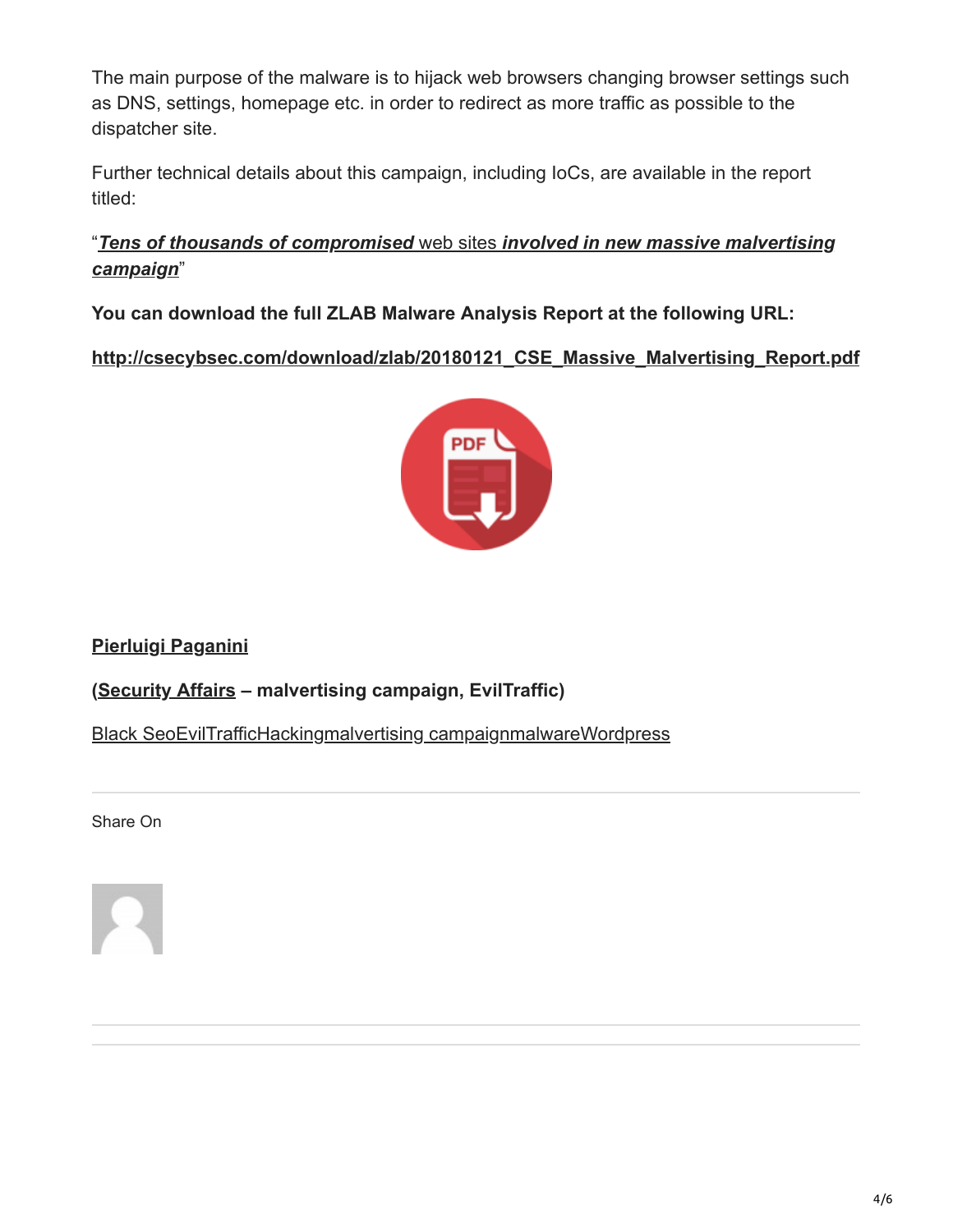

## **[Experts believe that Russian Gamaredon APT could fuel a new round of DDoS attacks](https://securityaffairs.co/wordpress/131762/apt/gamaredon-apt-ddos-attacks.html)**

May 28, 2022 By <u>[Pierluigi Paganini](https://securityaffairs.co/wordpress/author/paganinip)</u><br>There you can buy or download for free private and compromising data of your competitors. We public<br>schemes, drawings, technologies, political and military secrets, accounting reports a IT infrastructure.

Industrial spy team processes huge massives every day to devide you results. You can fid it in their portal:

 $http://$ 

(Tor browser required)

we can save your time gaining your own goals or goals of your company.with our information you could<br>refuse partnership with unscrupulous partner, reveal dirty secrets of your competitors and enemies and<br>earn millions doll

"He who owns the information, owns the world"

Nathan Mayer Rothschild

## **[The strange link between Industrial Spy and the Cuba ransomware operation](https://securityaffairs.co/wordpress/131754/cyber-crime/industrial-spy-cuba-ransomware.html)**

May 28, 2022 By [Pierluigi Paganini](https://securityaffairs.co/wordpress/author/paganinip)

Copyright 2021 Security Affairs by Pierluigi Paganini All Right Reserved. Back to top

- [Home](http://securityaffairs.co/wordpress/)
- [Cyber Crime](https://securityaffairs.co/wordpress/category/cyber-crime)
- [Cyber warfare](https://securityaffairs.co/wordpress/category/cyber-warfare-2)